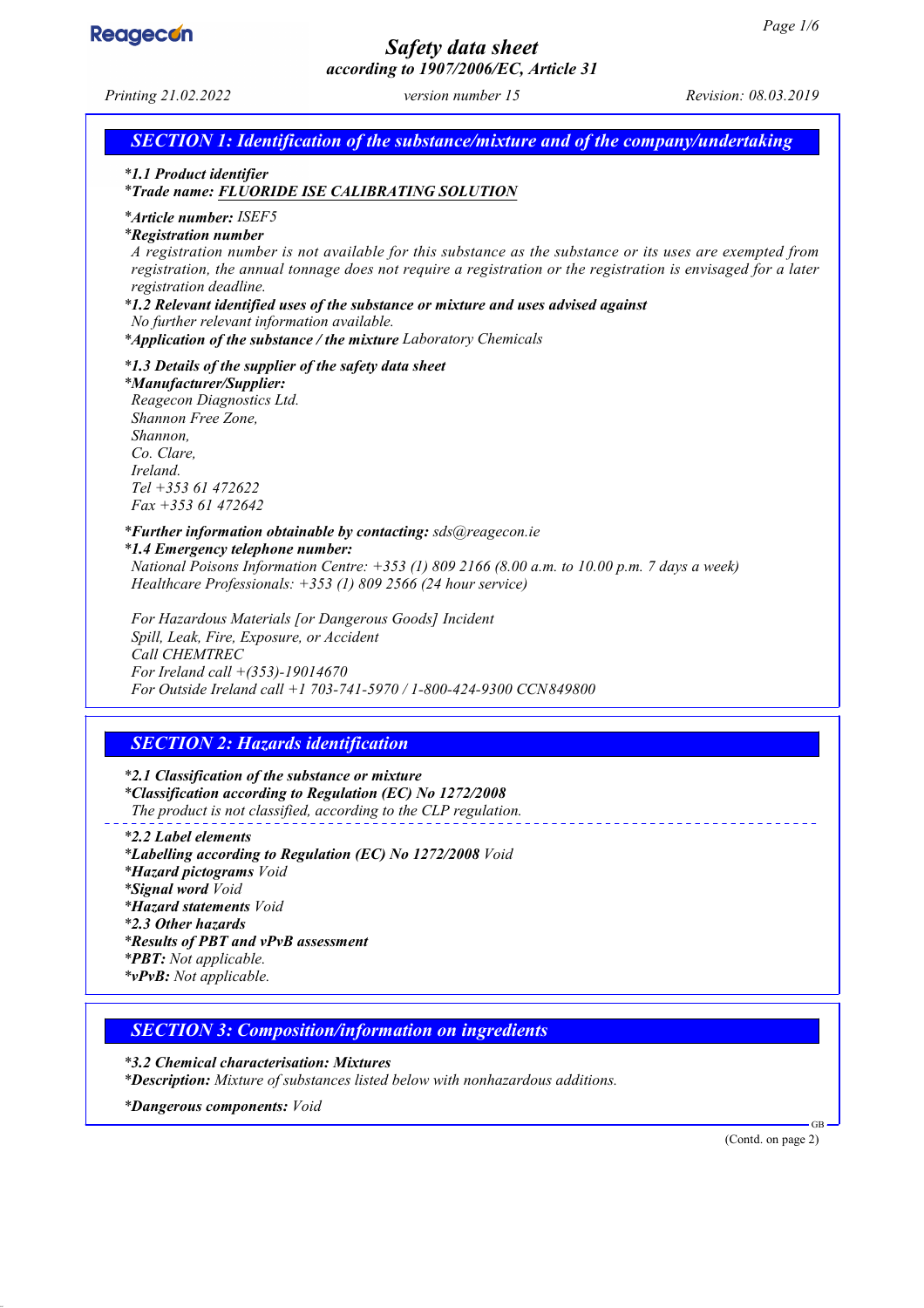## **Reagecon**

## *Safety data sheet according to 1907/2006/EC, Article 31*

*Printing 21.02.2022 version number 15 Revision: 08.03.2019*

#### *Trade name: FLUORIDE ISE CALIBRATING SOLUTION*

(Contd. of page 1)

#### *SECTION 4: First aid measures*

#### *\* 4.1 Description of first aid measures*

*\* General information: No special measures required.*

#### *\* After inhalation:*

*Provide fresh air, warmth and rest. When breathing is difficult, properly trained personnel may assist affected person by administering oxygen. Obtain medical attention if any discomfort continues.*

*\* After skin contact: Generally the product does not irritate the skin.*

*\* After eye contact:*

*Promptly wash eyes with plenty of water for up to 15 minutes. Open eyes wide apart and rinse well to remove any contact lenses. Do not remove contact lenses by hand. Continue to rinse. Get medical attention if symptoms persist.*

*\* After swallowing: If symptoms persist consult doctor.*

*\* 4.2 Most important symptoms and effects, both acute and delayed No further relevant information available.*

*\* 4.3 Indication of any immediate medical attention and special treatment needed*

*No further relevant information available.*

#### *SECTION 5: Firefighting measures*

#### *\* 5.1 Extinguishing media*

*\* Suitable extinguishing agents:*

*Indications shall be given whether any extinguishing media are inappropriate for a particular situation involving the substance or mixture*

*Use fire extinguishing methods suitable to surrounding conditions.*

*\* 5.2 Special hazards arising from the substance or mixture No further relevant information available.*

*\* 5.3 Advice for firefighters*

#### *\* Protective equipment:*

*Fire fighters should wear complete protective clothing including self-contained breathing apparatus. Do not breathe fumes. Keep containers cool by spraying with water if exposed to fire. Avoid run off to waterways and sewers*

#### *SECTION 6: Accidental release measures*

*\* 6.1 Personal precautions, protective equipment and emergency procedures Not required.*

- *\* 6.2 Environmental precautions: Dilute with plenty of water.*
- *\* 6.3 Methods and material for containment and cleaning up:*

*Absorb with liquid-binding material (sand, diatomite, acid binders, universal binders, sawdust).*

*\* 6.4 Reference to other sections*

*No dangerous substances are released.*

*See Section 7 for information on safe handling.*

*See Section 8 for information on personal protection equipment.*

*See Section 13 for disposal information.*

#### *SECTION 7: Handling and storage*

*\* 7.1 Precautions for safe handling No special measures required.*

*\* Information about fire - and explosion protection: No special measures required.*

*\* 7.2 Conditions for safe storage, including any incompatibilities*

*\* Storage:*

*\* Requirements to be met by storerooms and receptacles: No special requirements.*

*\* Information about storage in one common storage facility: Not required.*

*\* Further information about storage conditions: None.*

(Contd. on page 3)

GB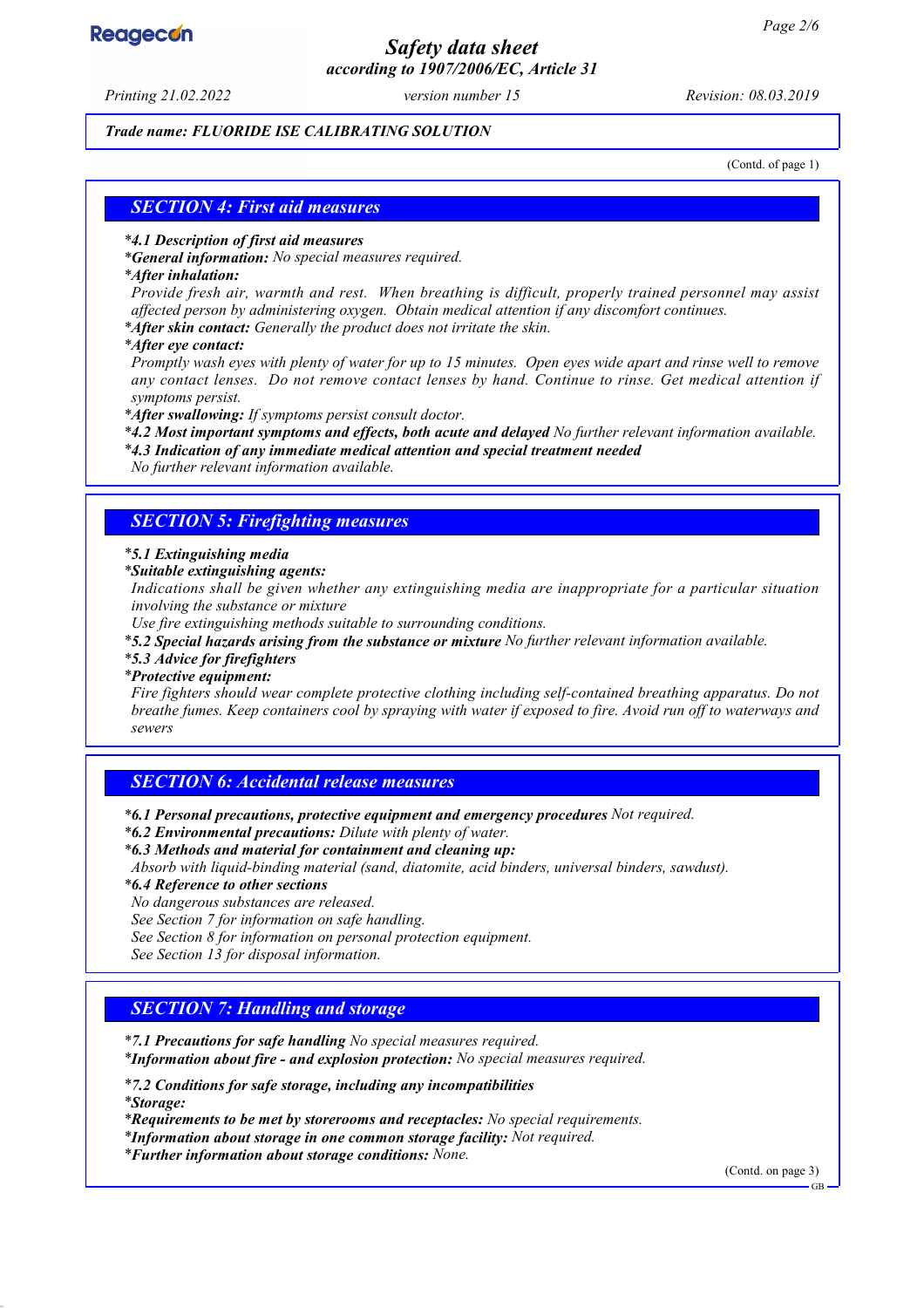# **Reagecon**

## *Safety data sheet according to 1907/2006/EC, Article 31*

*Printing 21.02.2022 version number 15 Revision: 08.03.2019*

#### *Trade name: FLUORIDE ISE CALIBRATING SOLUTION*

(Contd. of page 2)

*\* 7.3 Specific end use(s) No further relevant information available.*

#### *SECTION 8: Exposure controls/personal protection*

#### *\* 8.1 Control parameters*

*\* Engineering Controls: No further data; see item 7.*

*\* Ingredients with limit values that require monitoring at the workplace:*

*The product does not contain any relevant quantities of materials with critical values that have to be monitored at the workplace.*

*\* Additional information: The lists valid during the making were used as basis.*

#### *\* 8.2 Exposure controls*

#### *\* Personal protective equipment:*

#### *\* General protective and hygienic measures:*

*The usual precautionary measures are to be adhered to when handling chemicals.*

*\* Respiratory protection: Not required.*

#### *\* Protection of hands:*

*The glove material has to be impermeable and resistant to the product/ the substance/ the preparation. Always ensure that gloves are inspected before use.*

*Selection of protective gloves must include consideration of the penetration times along with rates of diffusion and degradation. The selected glove should comply with the specifications of EU Directive 89/686/EEC and the standard EN374 derived from it.*

#### *\* Material of gloves*

*The selection of the suitable gloves does not only depend on the material, but also on further marks of quality and varies from manufacturer to manufacturer.*

*Gloves must be inspected prior to use. Use proper glove removal technique (without touching glove's outer surface) to avoid skin contact with this product. Dispose of contaminated gloves after use in accordance with applicable laws and good laboratory practices.*

*Wash and dry hands. The selected protective gloves have to satisfy the specifications of EU Directive 89/686/ EEC and the standard EN 374 derived from it.*

*Full contact Material: Nitrile rubber Minimum layer thickness: 0.11 mm Break through time: 480 min*

*Splash contact Material: Nitrile rubber Minimum layer thickness: 0.11 mm Break through time: 480 min*

*If used in solution, or mixed with other substances, and under conditions which differ from EN 374, contact the supplier of the CE approved gloves. This recommendation is advisory only and must be evaluated by an industrial hygienist and safety officer familiar with the specific situation of anticipated use by our customers. It should not be construed as offering an approval for any specific use scenario.*

#### *\* Penetration time of glove material*

*In the absence of data above, the exact break through time has to be sourced from the manufacturer of the protective gloves and has to be observed. \* Eye protection:*



*Goggles recommended during refilling: Use equipment for eye protection tested and approved under appropriate government standards such as NIOSH (US) or EN 166(EU)*

(Contd. on page 4)

GB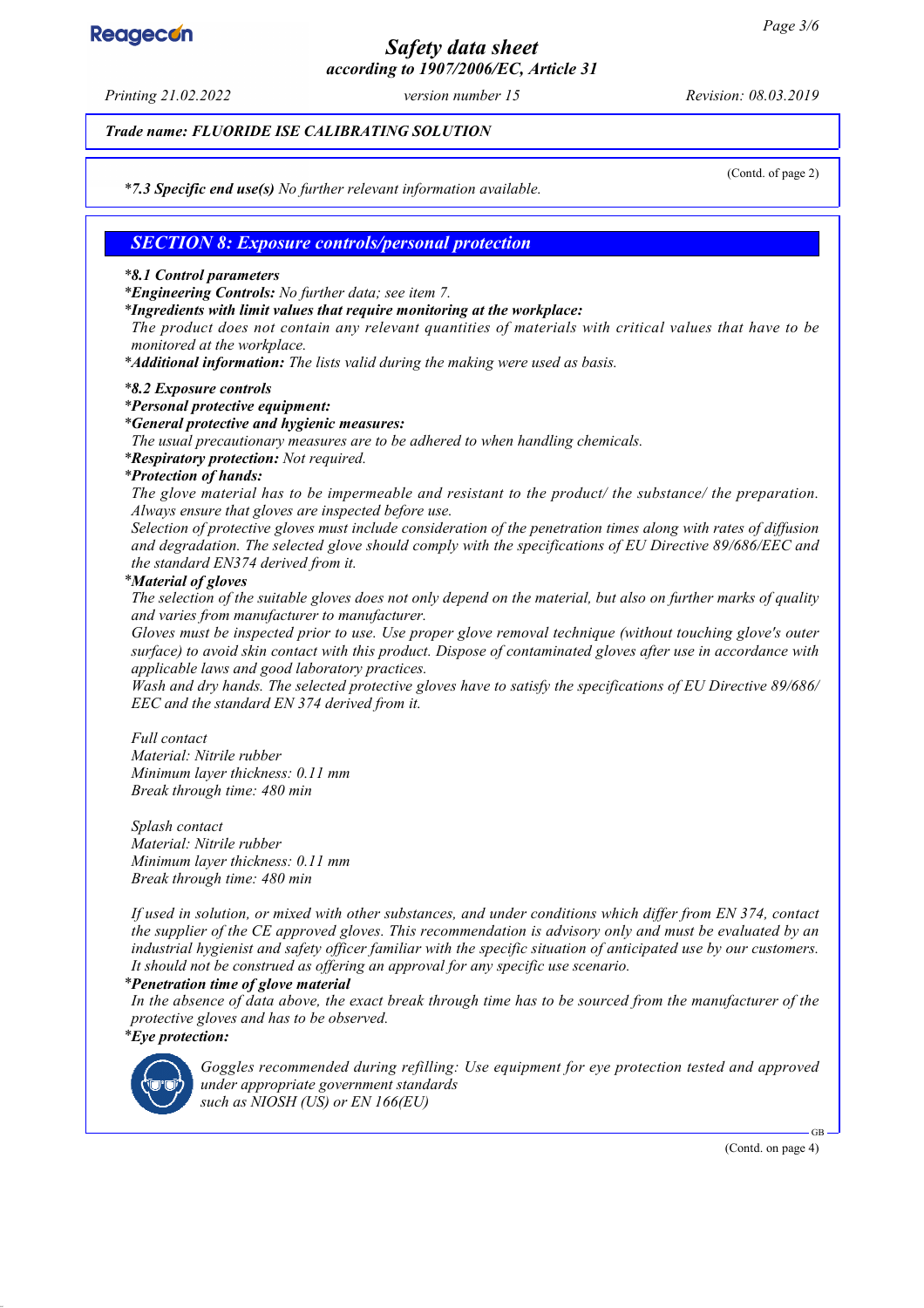# **Reagecon**

## *Safety data sheet according to 1907/2006/EC, Article 31*

*Printing 21.02.2022 version number 15 Revision: 08.03.2019*

#### *Trade name: FLUORIDE ISE CALIBRATING SOLUTION*

(Contd. of page 3)

| <b>SECTION 9: Physical and chemical properties</b>                                        |                                                      |  |
|-------------------------------------------------------------------------------------------|------------------------------------------------------|--|
| *9.1 Information on basic physical and chemical properties<br><i>*General Information</i> |                                                      |  |
| <i>*Appearance:</i><br>Form:                                                              |                                                      |  |
| Colour:                                                                                   | Liquid                                               |  |
| <i>*Odour:</i>                                                                            | According to product specification<br>Characteristic |  |
| *Odour threshold:                                                                         | Not determined.                                      |  |
|                                                                                           |                                                      |  |
| <i>*pH-value:</i>                                                                         | Not determined.                                      |  |
| <i>*Change in condition</i>                                                               |                                                      |  |
| Melting point/freezing point:                                                             | $\theta$ °C                                          |  |
| Initial boiling point and boiling range: $100 °C$                                         |                                                      |  |
| <i>*Flash point:</i>                                                                      | Not applicable.                                      |  |
| *Flammability (solid, gas):                                                               | Not applicable.                                      |  |
| <i>*Decomposition temperature:</i>                                                        | Not determined.                                      |  |
| *Auto-ignition temperature:                                                               | Product is not selfigniting.                         |  |
| <i>*Explosive properties:</i>                                                             | Product does not present an explosion hazard.        |  |
| <i>*Explosion limits:</i>                                                                 |                                                      |  |
| Lower:                                                                                    | Not determined.                                      |  |
| <b>Upper:</b>                                                                             | Not determined.                                      |  |
| *Vapour pressure at 20 $^{\circ}C$ :                                                      | $23$ $hPa$                                           |  |
| *Density at 20 $^{\circ}C$ :                                                              | $1.00454$ g/cm <sup>3</sup>                          |  |
| <i>*Relative density</i>                                                                  | Not determined.                                      |  |
| <i>*Vapour density</i>                                                                    | Not determined.                                      |  |
| <i>*Evaporation rate</i>                                                                  | Not determined.                                      |  |
| *Solubility/ miscibility with                                                             |                                                      |  |
| water:                                                                                    | Fully miscible.                                      |  |
| *Partition coefficient: n-octanol/water:                                                  | Not determined.                                      |  |
| *Viscosity:                                                                               |                                                      |  |
| Dynamic:                                                                                  | Not determined.                                      |  |
| Kinematic:                                                                                | Not determined.                                      |  |
| *9.2 Other information                                                                    | No further relevant information available.           |  |

## *SECTION 10: Stability and reactivity*

*\* 10.1 Reactivity No further relevant information available.*

*\* 10.2 Chemical stability*

*\* Thermal decomposition / conditions to be avoided: No decomposition if used according to specifications.*

*\* 10.3 Possibility of hazardous reactions No dangerous reactions known.*

*\* 10.4 Conditions to avoid No further relevant information available.*

*\* 10.5 Incompatible materials: No further relevant information available.*

*\* 10.6 Hazardous decomposition products: No dangerous decomposition products known.*

## *SECTION 11: Toxicological information*

*\* 11.1 Information on toxicological effects*

*\* Acute toxicity Based on available data, the classification criteria are not met.*

(Contd. on page 5)

GB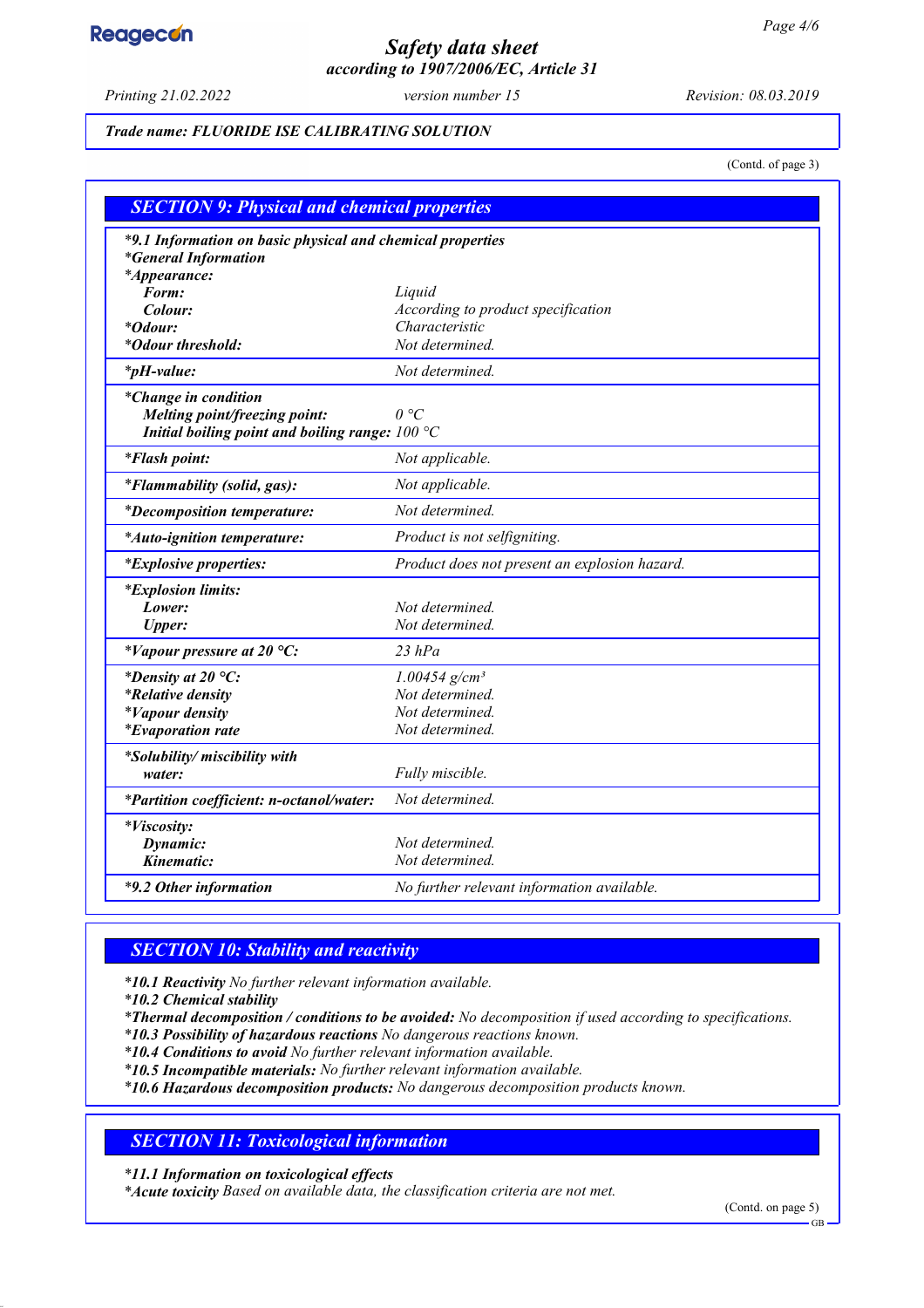

## *Safety data sheet according to 1907/2006/EC, Article 31*

*Printing 21.02.2022 version number 15 Revision: 08.03.2019*

(Contd. of page 4)

*Trade name: FLUORIDE ISE CALIBRATING SOLUTION*

*\* Primary irritant effect:*

*\* Skin corrosion/irritation Based on available data, the classification criteria are not met.*

*\* Serious eye damage/irritation Based on available data, the classification criteria are not met.*

*\* Respiratory or skin sensitisation Based on available data, the classification criteria are not met.*

*\* Additional toxicological information:*

*\* CMR effects (carcinogenity, mutagenicity and toxicity for reproduction)*

*\* Germ cell mutagenicity Based on available data, the classification criteria are not met.*

*\* Carcinogenicity Based on available data, the classification criteria are not met.*

*\* Reproductive toxicity Based on available data, the classification criteria are not met.*

*\* STOT-single exposure Based on available data, the classification criteria are not met.*

*\* STOT-repeated exposure Based on available data, the classification criteria are not met.*

*\* Aspiration hazard Based on available data, the classification criteria are not met.*

#### *SECTION 12: Ecological information*

*\* 12.1 Toxicity*

*\* Aquatic toxicity: No further relevant information available.*

*\* 12.2 Persistence and degradability No further relevant information available.*

*\* 12.3 Bioaccumulative potential No further relevant information available.*

*\* 12.4 Mobility in soil No further relevant information available.*

*\* Additional ecological information:*

*\* General notes: Not hazardous for water.*

*\* 12.5 Results of PBT and vPvB assessment*

*\* PBT: Not applicable.*

*\* vPvB: Not applicable.*

*\* 12.6 Other adverse effects No further relevant information available.*

#### *SECTION 13: Disposal considerations*

*\* 13.1 Waste treatment methods*

*\* Recommendation Smaller quantities can be disposed of with household waste.*

*\* Uncleaned packaging:*

*\* Recommendation: Disposal must be made according to official regulations.*

*\* Recommended cleansing agents: Water, if necessary together with cleansing agents.*

| <b>SECTION 14: Transport information</b>                  |                 |                       |
|-----------------------------------------------------------|-----------------|-----------------------|
| $*14.1$ UN-Number<br>*ADR, ADN, IMDG, IATA                | Void            |                       |
| *14.2 UN proper shipping name<br>*ADR, ADN, IMDG, IATA    | Void            |                       |
| *14.3 Transport hazard class(es)                          |                 |                       |
| *ADR, ADN, IMDG, IATA<br><i>*Class</i>                    | Void            |                       |
| <i>*14.4 Packing group</i><br>*ADR, IMDG, IATA            | Void            |                       |
| *14.5 Environmental hazards:<br><i>*Marine pollutant:</i> | No              |                       |
| <i>*14.6 Special precautions for user</i>                 | Not applicable. |                       |
|                                                           |                 | (Contd. on page $6$ ) |

GB